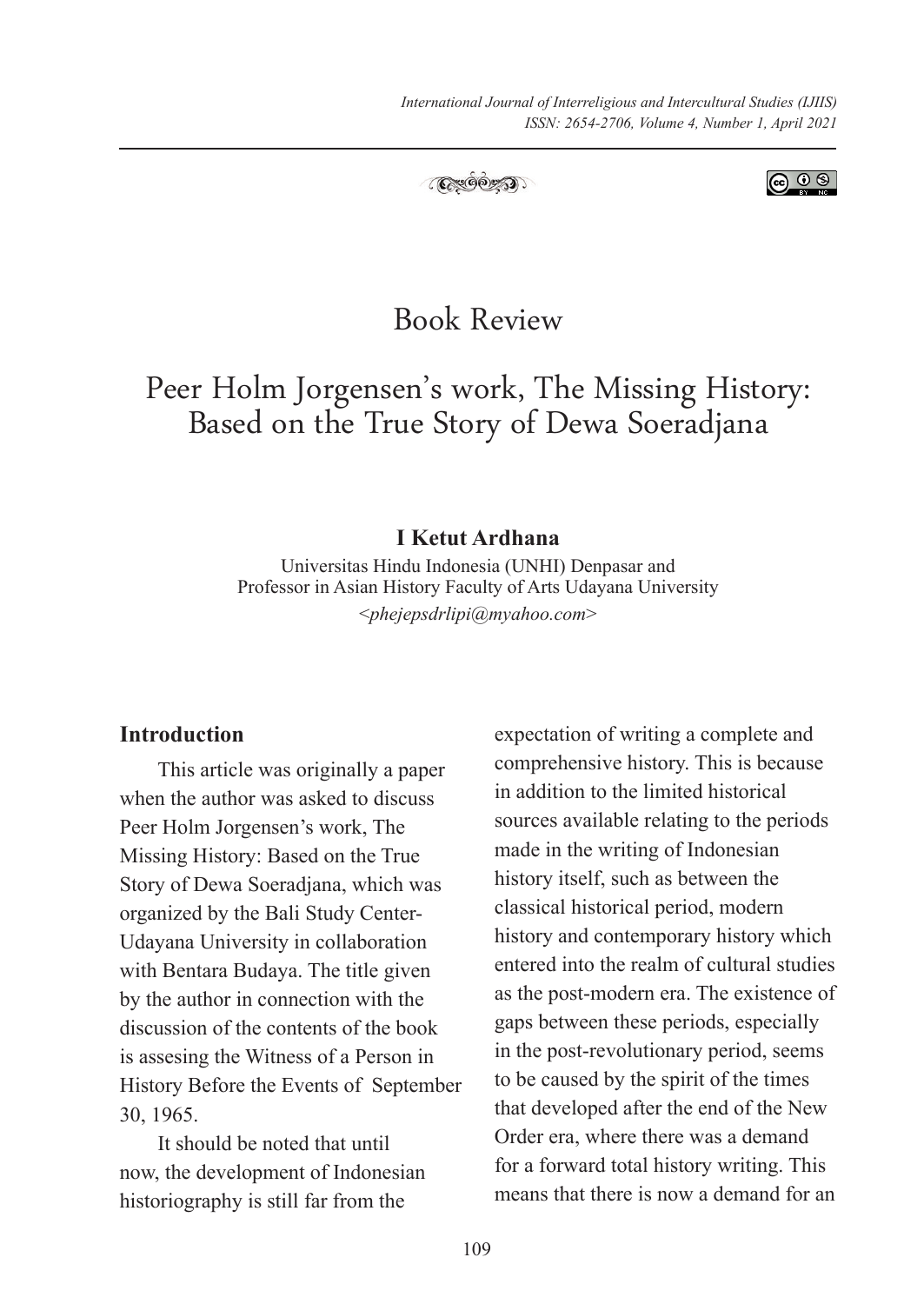open history writing, without any coverup, so that Indonesian society in general and historians (professional historians), history enthusiasts, amateur historians, and students will be able to fully understand the history of their nation.

The hope that this demand will get a chance, now that the New Order regime which ruled for more than 32 years in a centralized and authoritarian manner has ended. The hopes include the need to represent studies related to the demands of the reform era which want transparency, accountability, openness and provide defense to minority groups, and marginalized people as a result of policies that benefit the majority group. This condition gave the majority group an opportunity to legitimize its power, various strategies are carried out so that it was hoped that it would not provide opportunities for political groups or opponents to defend themselves.

That is what occured in September 30, 1965, abbreviated here on as G30S, which until now seems to have created a vacuum of understanding. This happens, if we try to examine the realm of postrevolutionary history that occurred in 1965 comprehensively and thoroughly. In this case, who is actually considered the "mastermind" is still a matter of debate (historical debates) among historians. Among the possible culprits were the "masterminds" of Soekarno, Suharto, PKI, the Islamic radical organization, the security component

(army), Russian Political Bureau, Central Intelligence of America (CIA), China, or certain other parties?

Due to the difficulty in determining the "mastermind", it cannot be concluded definitively who did what around this heartbreaking event which still leaves suffering among the Indonesian people in general, and the victims of the incident in particular. This is where it is significant for this book to be discussed, namely in the context of understanding the dynamics of Indonesian history in the postrevolutionary period and secondly in relation to our understanding of the dynamics of national, regional and global politics.

## **Who are Jorgensen and Soeradjana?**

The presence of a book written by Peer Holm Jorgensen, The Missing History: Based on the True Story of Dewa Soeradjana who had interviewed Soeradjana's own key informant, seems important to be discussed in understanding the political dynamics leading up to the events of 1965. Jorgensen was born in Aars in Denmark on March 3, 1946. He was a writer who wanted to pen narratives with a historical background in several of his writings.

Meanwhile, Soeradjana whom he interviewed in depth was a man born in Bali on February 12, 1938. He had an educational background obtained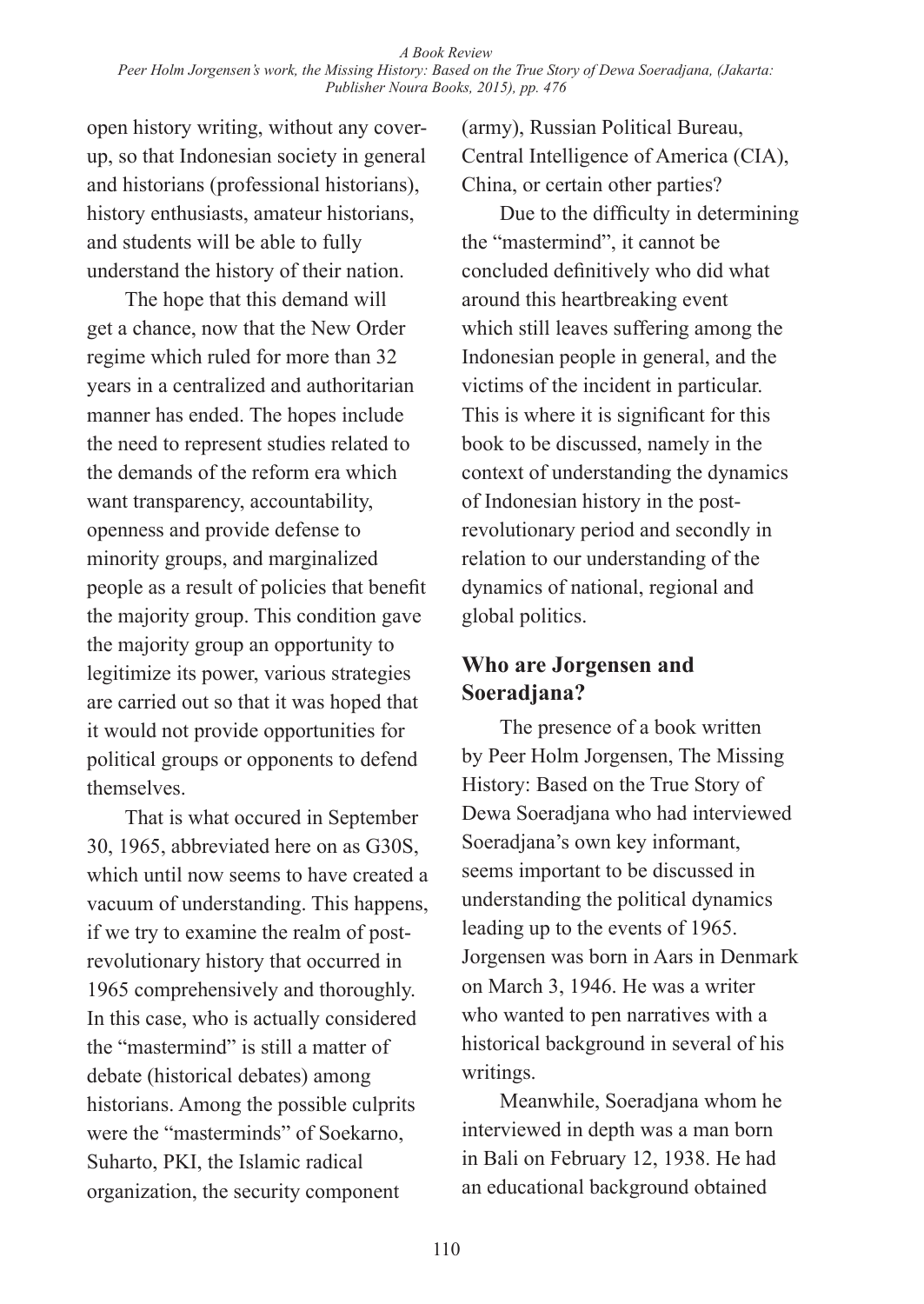in Ljubljana, Slovenia and because of the political dynamics in Indonesia he decided to continue his education and earned a doctorate in the field of chemistry at the University of Ljubljana in 1981. He has significant experience and knowledge in the dynamics of Indonesian history in the 1970s. This man, who has a Slovenian wife, plays an important role between Slovenia and Indonesia in the fields of culture and business.

Against this background, it is very important to look at his experience and its role in contributing to deciphering the dark side of Indonesian history, especially in the post-revolutionary period. In accordance with the title given to the book, it seems that the author wants to emphasize the importance of the existence of the book, which is considered to contain important data that are not widely available in references to the postrevolutionary period so far.

# **Jorgensen's Work with Reference to Indonesian History**

Everyone can write their history, and can be considered as their own historian. Thus it is said in the expression, "everyman has its own history", meaning that each person is his own historian. This also means that he can write the story of his life as long as it contains meaning in his life. Of course, not all events that occur daily are historical events. A fallen tree on the road opens a historical event in relation to historical meanings concerning political history, for example. A fallen tree occurs in the street and causes the death of a ruler is said to be a historical event, because it will affect his own life as well as his group or even his nation. This is generally what happens in the writing of political history that puts forward "great figures", as if the course of the history of a nation is only determined by the life stories of those great figures. However, it seems that the role of "little people" seems to have begun to receive attention in writing the history of society such as the history of the peasant society and so on.

Compared to historical stories carried out by big figures, the role of the little people is still limited, it is also done in writing history in the form of limited materials such as historical sources. However, although there is a kind of historical dictum which states that "no document, no history" as expressed by Leopold von Ranke, that history is "*was es eigentlich gewesen ist*" means that history is what actually happened, based on written document materials. This means that if there are no documents, then there is no history. However, in relation to contemporary historical issues where the actors and stories that are told are still widely remembered by historical figures, it seems that this historical period was still written in a limited manner. Among other things, the sensitivity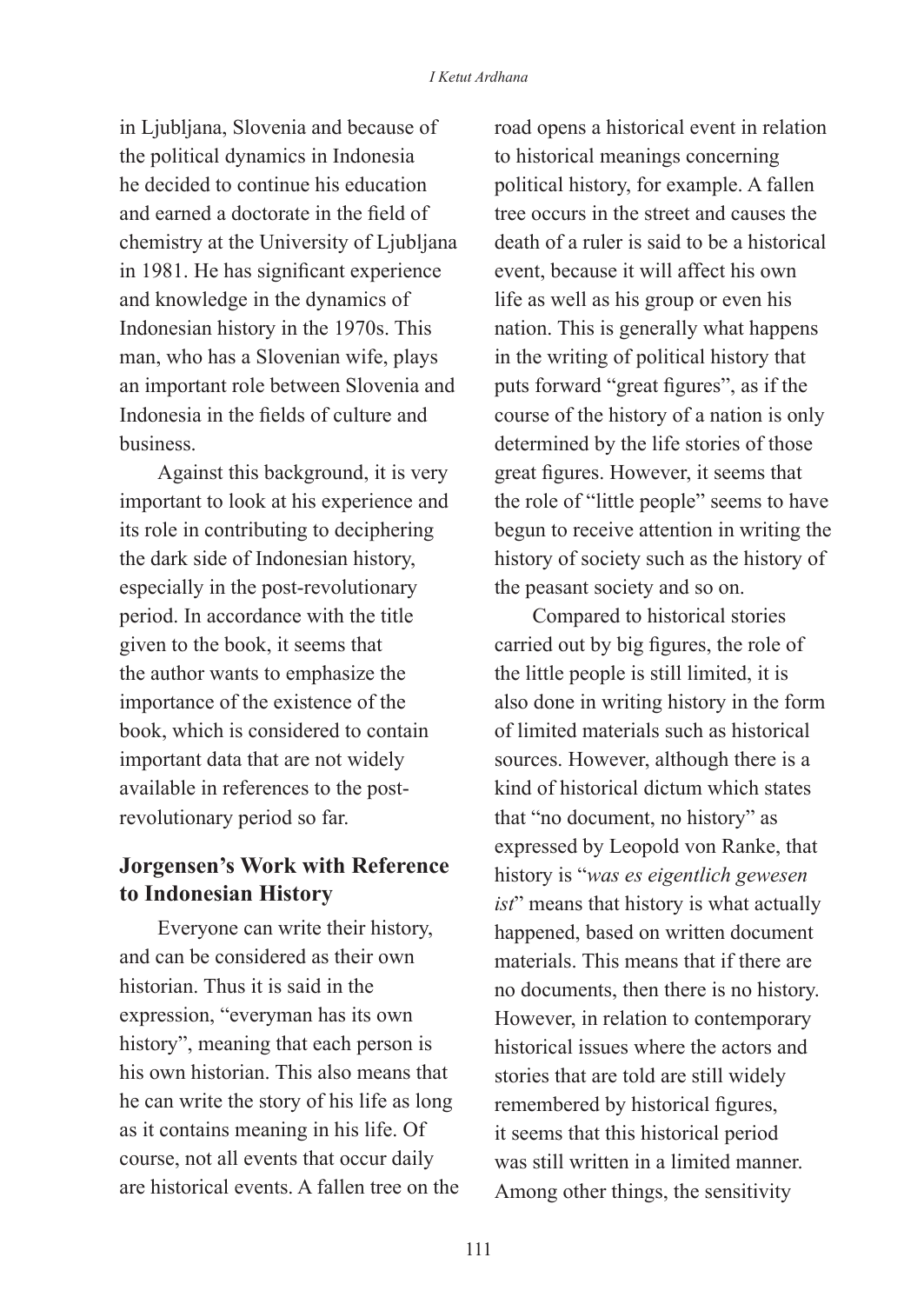of the material to be presented seems to make historical actors reluctant to disclose it. This unwritten rule to leave things be as they are (feeling of *ewuh pakewuh* in Javanese) seems to be a problem in seeing why there are difficulties in writing history. The vacuum of writing historical data about the post-revolutionary period, especially regarding the events of 1965, seems inseparable from the discourse on this issue. This seems to be an important aspect of why writing about this period has received less attention, both among professional historians and among amateur historians.

For this reason, in relation to efforts to overcome this problem, historians should not write a historical work entirely depending on previously existing written sources, but try to find oral history which is one of the efforts to overcome this impasse. In addition, if it is only based on written sources, it could be that previous writings were heavily influenced by the previous ruling authorities, so that what is considered to be something that could threaten its existence will be ignored from previous historical writings. This is the atmosphere of the times that needs to be discussed, so that the presence of Peer Holm Jorgensen's book is felt for its contribution and meaning in completing our repertoire of thought in understanding a period of history which is still limited to the present.

In the past, there were various

views or opinions about communism. For example, how the events of the communist movement in the early years of the establishment of the communist party in Indonesia were considered a movement that contributed to its struggle at the beginning of the independence era. Communisim was able to tap into the notions against colonialism and imperialism in Indonesia. The book written by Jorgensen, *The Missing History*, admits that the Indonesian Communist Party movement also played a role in confronting the Dutch colonial rulers in 1926 (2015: 62). Such is the work of Petrus J. Th. Blumberger, *De Nationalistische Beweging in Nederlandsch-Indie*. Haarlem: H. D. Tjeenk Willink & Zoon N / V, 1931) and his other works, namely, *Politieke Partijen en Stroomingen in Nederlandsch-Indie*. Leiden: N. V. Leidesche Uitgeversmaatschappij 1934) and Ruth T. McVey's *The Rise of Indonesian Communism*. Ithaca: New York: Cornell University Press, 1965. See also: Bernhard Dahm's work, *Sukarnos Kumpf um Indonesiens Unabhangigkeit*. Berlin/Frankfuhrt am Main: Alfred Metzner Verlag, 1966 and also read: Bernhard Dahm, *History of Indonesia in the Twentieth Century*. London: Pall Mall Press, 1971. I Ketut Ardhana, *Nusa Tenggara nach Einrichtung der Kolonialherrschaft 191 bis 1950*. Passau: Richard Rothe, 2000 which describes the role of the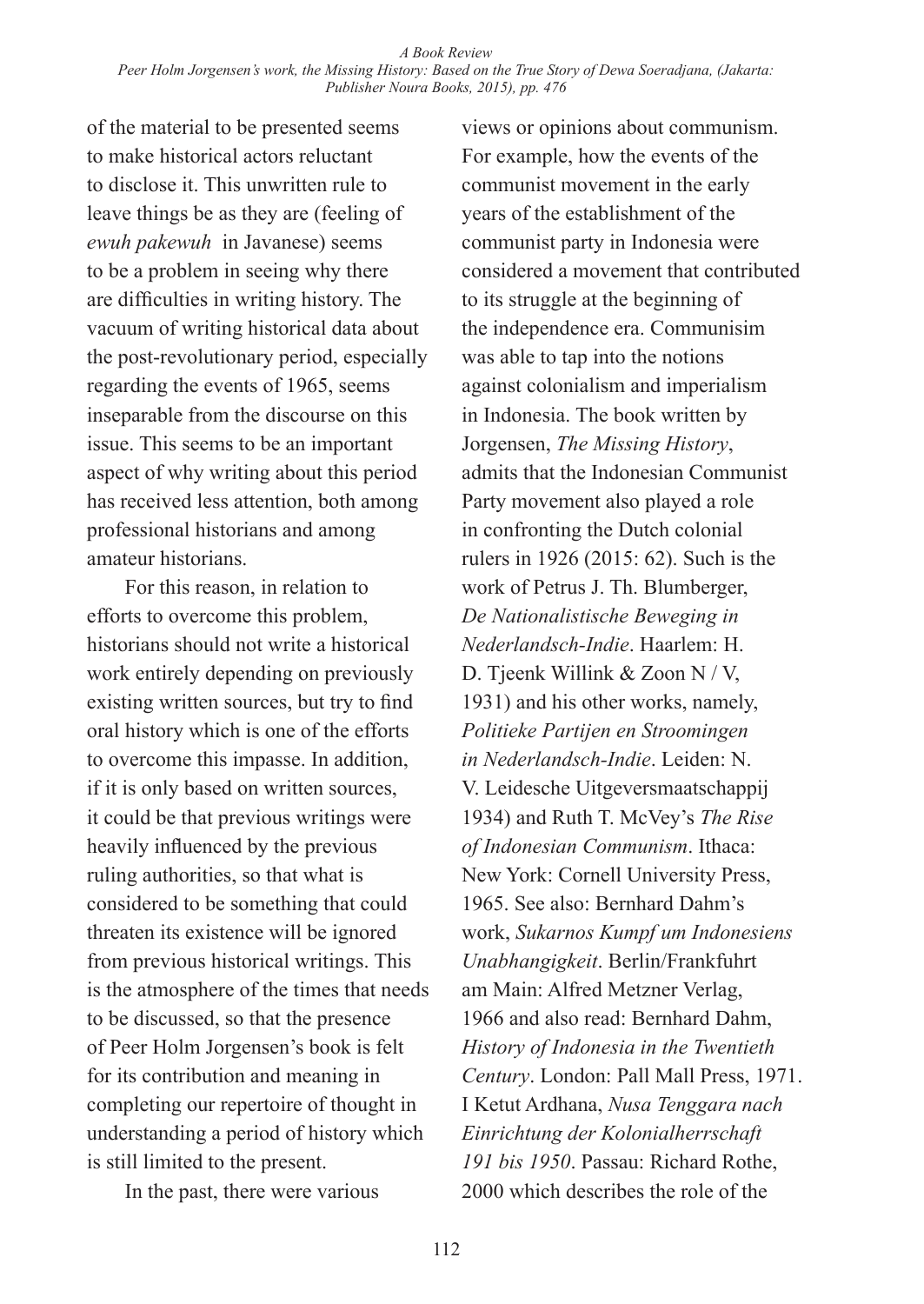Indonesian Communist Party in the Dutch colonial era.

The question that arises is how a communist movement as an ideology in the era of the national movement which lasted from 1908 to 1945, has caused a change in the meaning of the communist movement, after the postrevolutionary period? New discourses on the writing of the post-revolutionary period seem to have had a chance when historical awareness among historians and rulers alike emerged to have a comprehensive view of the events of 1965 which he considered still had some confusion and controversy in the interpretation surrounding the events of 1965. Compared to works on books on nationalism and Islam, it seems that books on communist ideology that are linked with the G30S (G 30S / PKI) as seen during the New Order era were still limited. Even though the PKI is not necessarily the "mastermind". That is the reason why now the G 30S is no longer alone and there is no PKI word (G 30S). For this reason, it is important to discuss this issue. Misinterpretation in history continues, thus misleading the present and future generations of young people.

Among our historians such as Taufik Abdullah as a senior historian at LIPI (Indonesian Institute of Sciences, Jakarta), for example, has written a lot about nationalism and Islamic issues in Indonesian historical discourse, especially during the national movement to the era of independence. However, it was only in 2012 that historian Taufik Abdullah initiated the writing of communist issues to be raised in the dynamics of Indonesian history. Among them in Indonesia, up to now, the first few writings on the issue of the G30S Movement were published in December 2012 with the general editor, Taufik Abdullah and a historian from the University of Indonesia, A. B. Lapian, namely, *Indonesia in the Flow of History*, especially volume VII on Post-revolutionary Jakarta: PT Ikhtiar Baru van Hoeve, especially chapter 20 written by Aminuddin Kasdi who discussed September (G30S).

Books written and edited by Abdullah, Abdurrachman, and Gunawan entitled, *The 1965 Disaster Night in the Wind of the National Crisis*. Jakarta: Yayasan Pustaka Obor Indonesia, 2012 volume I focused on reconstruction in debate and volume II written by Abdullah, Gunawan, Abdurrachman and Ardhana, *The 1965 Disaster Night in a National Crisis*, which discusses "Local Conflict After Failed Coup Effort", especially the writing of Ardhana and Wirawan, with the title "*Hell of the World' on the Island of the Gods.*"

In addition, there are several books written by Robinson in his work, *The Dark Side of Paradise: Political Violence in Bali*. Cornell: Cornell University Press, 1988 and also the work of Cribb, *The Indonesian Killings: PKI massacres in Java and Bali 1965-*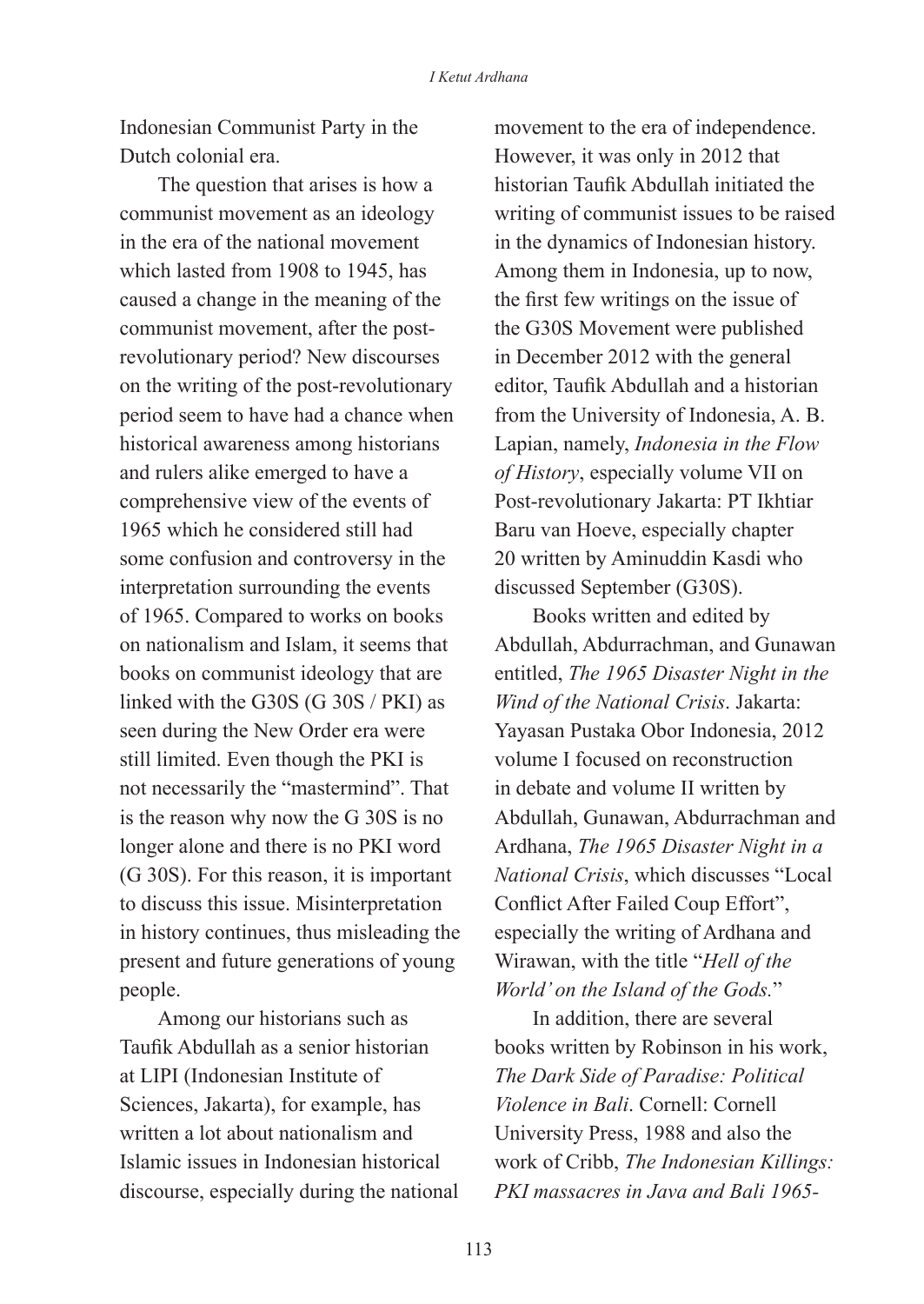*1966*. Yogyakarta: Indonesian company. These are some of the important books that appear to have appeared in the reform era which represent the desire of historians to study this period of history which is considered to be still limited, in this case in relation to obtaining a more comprehensive discussion in viewing the reconstruction of 1965 history and the debates that followed. The presence of the book *The Missing History* is expected to gain a better understanding of the events surrounding why the 1965 coup occurred which had an impact on political dynamics at the local, national and regional levels in Southeast Asia.

## **Jorgensen's Peer Work Contribution**

Jorgensen's work focuses on how a historical event full of massacres in 1965 can be traced back to previous episodes that did not occur where the events of the massacre took place, but can initially be traced to their origins that took place outside the region. What is conveyed will complement the understanding of the history of the 1965 story internationally, even though the person being interviewed is a Balinese born son, he has important experiences in the international world. This historical interpretation is significant, even though it is written in a novel form, it can be considered as a historical literary work. Thus, the issues discussed can shed some light on how

a historical storycan be reconstructed, so that a better understanding of the lost episodes in Indonesian history is obtained, namely political history, military history, the history of the youth movement towards towards a comprehensive Indonesian history writing.

#### *Political Transition from Soekarno to Soeharto*

Seen as a whole from Jorgensen's work on "lost history" or *The Missing History* regarding the events of 1965, it certainly has its advantages and disadvantages. The drawback is the lack of comparative data given to arguments which state that the incident should also be seen from what happened in Jakarta, the United States, Russia, and China including the need for data from the army, archival sources from the Islamic component, youth, Chinese and so on. With the availability of this material, it is hoped that comparative data can be obtained in analyzing events that occurred before, during and after 1965. At least in the context of completing existing data which is perceived to be biased, then at least the presence of this book is the first step to complement existing data, so that the background of the massacres at that time can provide more insightful views. especially on aspects of Indonesian political history.

The essence of writing this book is based on the results of in-depth interviews conducted by the author of Soeradjana, who at that time had the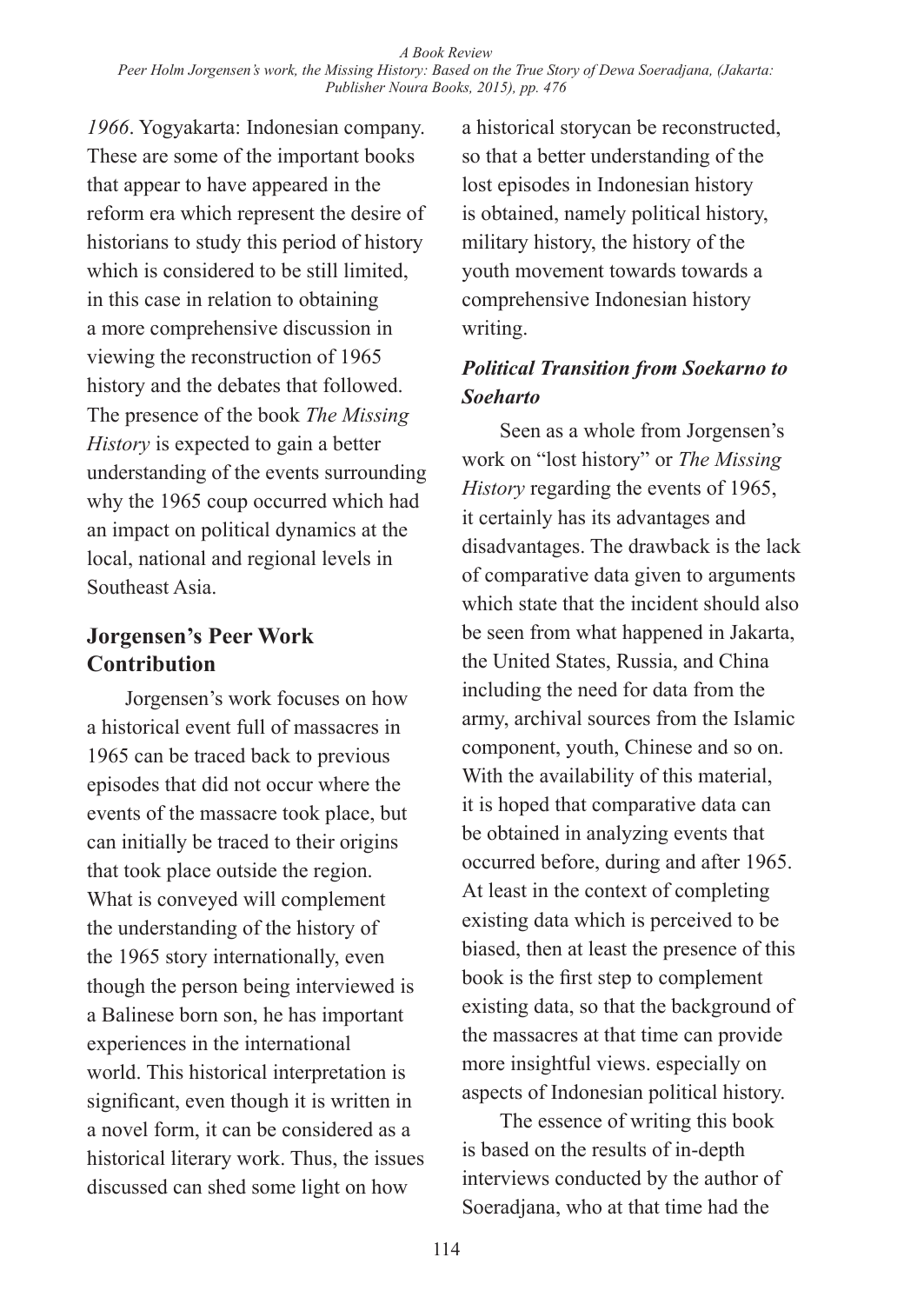opportunity to pursue higher education in Europe, especially Eastern Europe. In his presentation, the writer interviewed Soeradjana, whose story begins when he began his experience on January 21, 1961, departing by plane from Jakarta, transiting in Singapore and finally arriving in Yugoslavia. When he was in Slovenia, he went to the office of the Indonesian Ambassador, which was then held by Soepardjo. There are things that are strange to see while in the office. The problem is that hanging on the wall where the Ambassador sits should be a photo of Soekarno, next to it should be Hatta, Indonesia's first Vice President. But the photos were not there, so this raised a question in his mind, as if on his first arrival there had shown a different political atmosphere than it should have been (p. 24). There were several problems that caused Soeradjana to be depressed, because the Ambassador asked him various questions about why he had arrived in this foreign country. Soeradjana did not return to his homeland in 1965 or in 1967, because he knew that his younger brother had been being targeted by the Indonesian Student Action Unit (Kesatuan Aksi Mahasiswa Indonesia) since 1965 (p. 35). It seems that he did not accept the behavior of the US group which he considered "a ruthless regime group that attacked only because his younger brother was a supporter of Soekarno".

Furthermore, what he was

constantly asked about was an interrogation attempt because he was told that he was said to have to leave that foreign country and return to his homeland, because his educational assignment had been completed on 19 October 1965 (pp. 34-35). From what is being told, the reader seems to get an interpretation that there has been a change in the national and international political map of what will happen in Jakarta in particular, and in Indonesia in general. Based on this story, it seems that what was conveyed could contribute to the dynamics of Indonesian political history, especially when Soekarno was told that he was already in his downfall.

#### *Difficulty Finding the "Puppeteer":*

The book written by Jorgensen reveals the role that the Soeharto regime, which came from the army, played in the 1965 massacre. However, it is not clear who the "mastermind" was. Because in his discussion, he mentioned the roles of America, Russia, and China, but who was the mastermind, he could not successfully reveal.

Jorgensen, for example, indeed illustrates America's role in dominating world regulations and squeezing other countries. It was stated that the countries that opposed this idea were those who were reluctant to follow Soekarno's idea, because they were afraid of retribution from the American government (p. 74). Here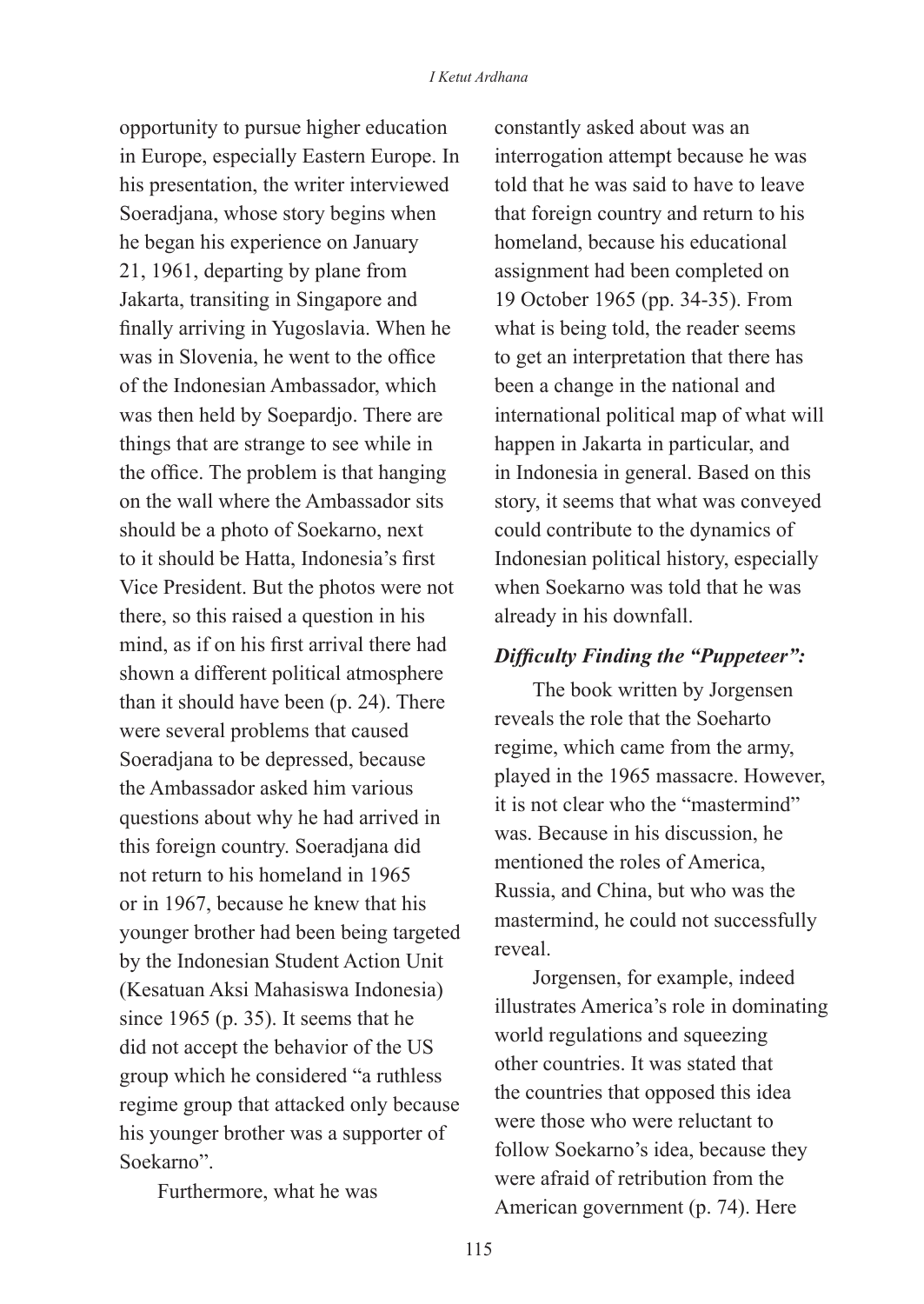we try to show how the feud between Kennedy and Chrusitiov showed. which highlighted that there was an anti-American attitude which was also shown before Soekarno's fall. However, it is not explained how the further political conditions in America itself played its part, such as the Cuban crisis in October 1962 (p. 76)?

Likewise, trying to assess Soekarno's attitude was difficult in the period before the 1965 massacre. On the other hand, in Jorgensen's book, it is mentioned how the role of ethnic Chinese descent in the business sector had been increasing since the Dutch colonial era (p. 82). It was also stated that Soekarno's role was closer to Mao than Moscow (Russia) or Eastern Europe as happened in the mid 1950s. However, it is not clear why many students were sent to Russia as well as Soeradjana himself (p. 82). Is it true that the argument given, that Soekarno had an open mind? For this reason, it is necessary to conduct a study in Moscow itself to obtain historical data as happened between the relationship between Soekarno and Moscow at that time (p. 82).

Soekarno was said to have led the Indonesian people to things that were not common. It is stated that Soekarno's leadership style changed from mutual cooperation to consensus to unlimited power in Guided Democracy. In fact, he emphasized the role of the international community such as the role of the

World Bank institution, the International Monetary Fund and Indonesia's withdrawal as a member of the United Nations (p. 79). In fact, Soekarno is said to have a motto (p. 83):

"*Indonesia tidak mau dan tidak akan pernah mau menerima dikte dan dominasi dari Amerika dalam bentuk apapun. Indonesia harus sepenuhnya berdiri di atas kaki sendiri dalam menentukan segala kebijakan walaupun kita harus makan batu.*"

"Indonesia does not want and will never want to accept dictation and domination from America in any form. Indonesia must fully stand on its own feet in determining all policies even though we have to eat stones."

Can this be considered a policy mistake taken by Soekarno, so that he can be said to be playing the role of his "mastermind"? It was explained, based on an interview with Dewa Soeradjana, that the Soeharto regime was also analogous to the role played by the Dutch rulers during the colonial period, where the politics of "*divide et empera*" (politics of division) were applied, so that Suharto was expected to come out as the winner. The implementation of this politics is seen primarily by Suharto as having succeeded in taking power into his hands. He pointed out that the regime used indigenous people to massacre its political opponents especially after 1965. Many parties were forced to slaughter their own family members (p. 62). But the question is if Suharto was the "mastermind" why did the massacre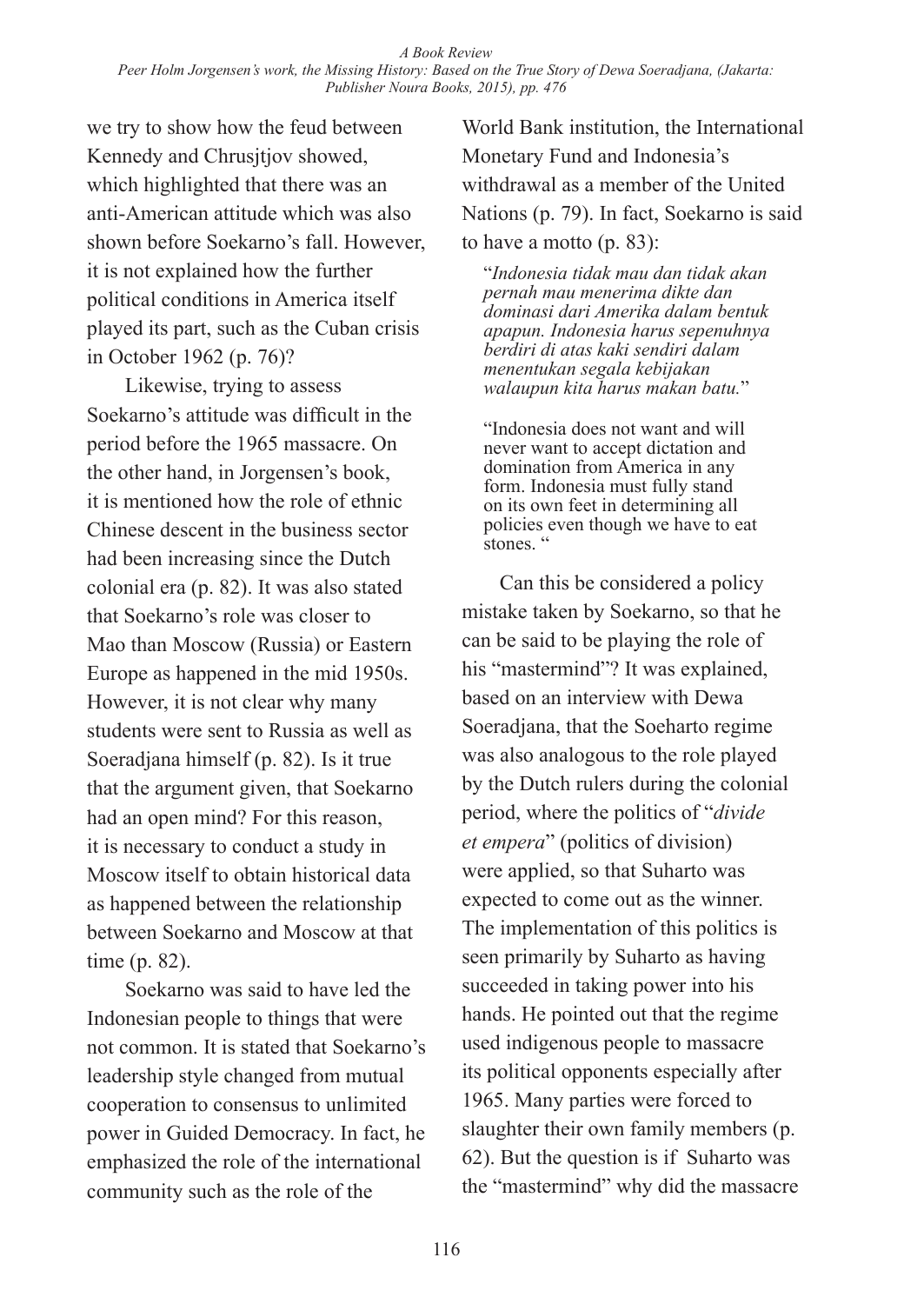continue? Did not Soekarno at that time appoint himself president of Indonesia for life? Likewise, if it is related to the Supersemar issue as a document signed by Soekarno as president on March 11, 1966. It is stated that (p.85):

"*Isinya menyangkut pemberian mandat kepada Jenderal Soeharto untuk bertanggung jawab memulihkan ketertiban dengan segala macam cara dan upaya. Namun, apa pun yang tertuang di dalam dokumen tersebut saya sendiri meragukan bahwa Soekarno menginstruksikan Soeharto untuk menghabisi semua pengikutnya.*"

"It contained a mandate for General Soeharto to be responsible for restoring order by all kinds of means and efforts. However, whatever is contained in the document I myself doubt that Soekarno instructed Suharto to kill all of his followers."

From this statement, does this mean that Suharto is considered the "mastermind" of the massacre, because it is believed that the contents of Supersemar's letter did not contain the intention of carrying out the massacre? This is a question that the author has not completely interpreted through the interview he conducted with Soeradjana (p. 84).

## **Death of Democracy among Students?**

The political atmosphere above, caused a change in the atmosphere among Indonesian students abroad known as the Indonesian Student Association (PPI). At that time, the PPI was said to have been weak in

facing the Soeharto regime before they returned to their homeland. The students were also careful in expressing something, incase it was interpreted as an attitude against the Soeharto regime (p. 38). 1966 saw the removal of all embassy staff and replaced by Suharto's men. The declaration to support Soekarno at a PPI meeting eventually changed its direction to support Soeharto. This was done considering their family problems in Indonesia. This is where Soeradjana's interpretation emerges that all these changes were caused by Suharto's role. This can be seen when Soeradjana said that:

"*…setelah selesai melancarkan serangan perburuan para pengikut Soekarno dalam KAMI, apakah Soeharto merasa selayaknya seorang pahlawan karena mampu memaksa para mahasiswa untuk membanting haluan dari sayap kiri ke kanan, dibandingkan menarik pendukung dengan cara yang dia ciptakan. Persis seperti cara yang telah ditunjukan Soekarno* (hal. 39).

"… after completing the hunting attack of Soekarno's followers in the US, did Suharto feel like a hero because he was able to force the students to slam from the left wing to the right, rather than attracting supporters in the way he created. Exactly the method Soekarno had shown (p. 39).

From the students' circles there was a desire that Soekarno would survive, but in fact, after hearing the news of the massacre on October 1, 1965, the atmosphere became more and more uncertain. In 1967, Soeradjana completed his master's education. He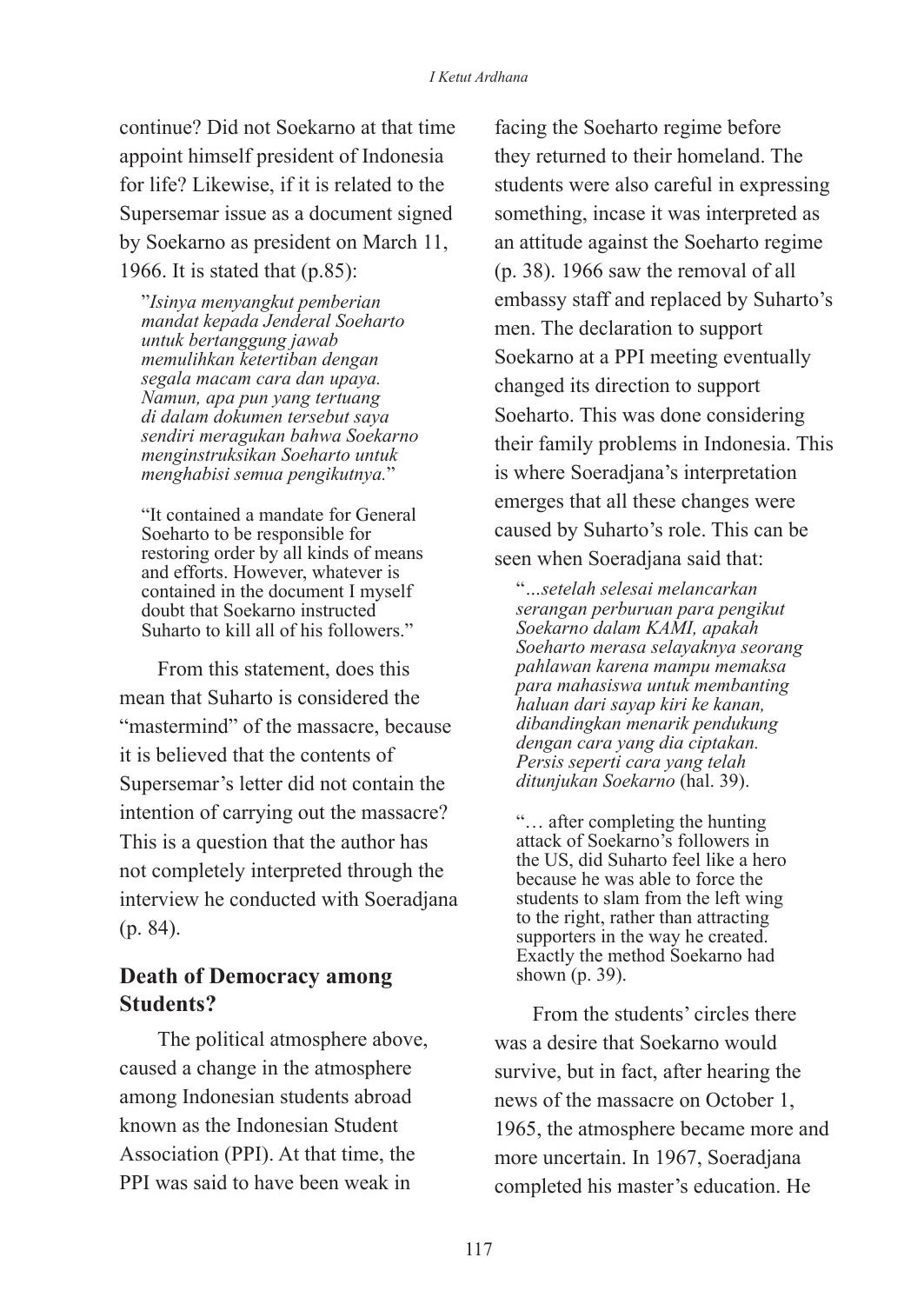also applied to be able to attend high school, because he would be awarded a scholarship to complete his Ph.D program. However, the reality was different, when Minister Councellor refused and was required to return to his homeland without delay. The forms of interrogation that were carefully planned by military counselors and attaches seemed to be a further interpretation in seeing how far the military was involved in relation to the G30S event? (p. 45). From Soeradjana's experience, he wanted to convey how political issues should be separated from education problems (p.36). Among them are mentioned as follows:

"*Kami mencintai Indonesia sama seperti orang lain! Itulah kami memutuskan untuk menginggalkan keluarga kami selama bertahuntahun untuk pergi belajar ke luar negeri. Bukan untuk keuntungan diri sendiri. Melainkan untuk keuntungan Indonesia dan rakyatnya! Kami seharusnya tidak diminta bertanggung jawab atas situasi pelik yang dihadapi Indonesia!*"

"We love Indonesia as much as anyone else! That's why we decided to leave our family behind for years to go study abroad. Not for your own benefit. But for the benefit of Indonesia and its people! We shouldn't be held responsible for the complicated situation facing Indonesia!"

The existence of the book written by Jorgensen is considered to have contributed to our understanding in understanding the dynamics of postrevolutionary Indonesian history as it relates to the massacres that

occurred after 1965. The contents of this book conclude and reinforce the suspicion that plans have occurred from the beginning regarding Suharto's involvement in this matter. This was as a representation of the army at that time. He got the opportunity when foreign parties, in this case America's role, succeeded in creating a political situation and conditions that allowed for a power struggle through what was called the Supersemar. The plans that have been formed, can be seen when the writer returns or makes a flashback of the condition, in which Soekarno is said to be closer to the Mao sect in his foreign policy, compared to Moscow (Russia) or Eastern Europe as happened in the mid 1950s. This is understandable, because the Americans at that time considered China or Russia as their political opponents in carrying out world policies at that time. But the problem does not stop there, in this case to discuss the problem of who is the more certain "mastermind", further studies are needed in several countries such as examining historical documents found in America, China, Russia, and Indonesia itself, so that a better understanding will be obtained in understanding what happened before, during and after the events of the September 30 Movement.

However, the conclusion drawn is a conclusion to what is discussed in the novel written by Jorgensen who has interviewed Soeradjana from the time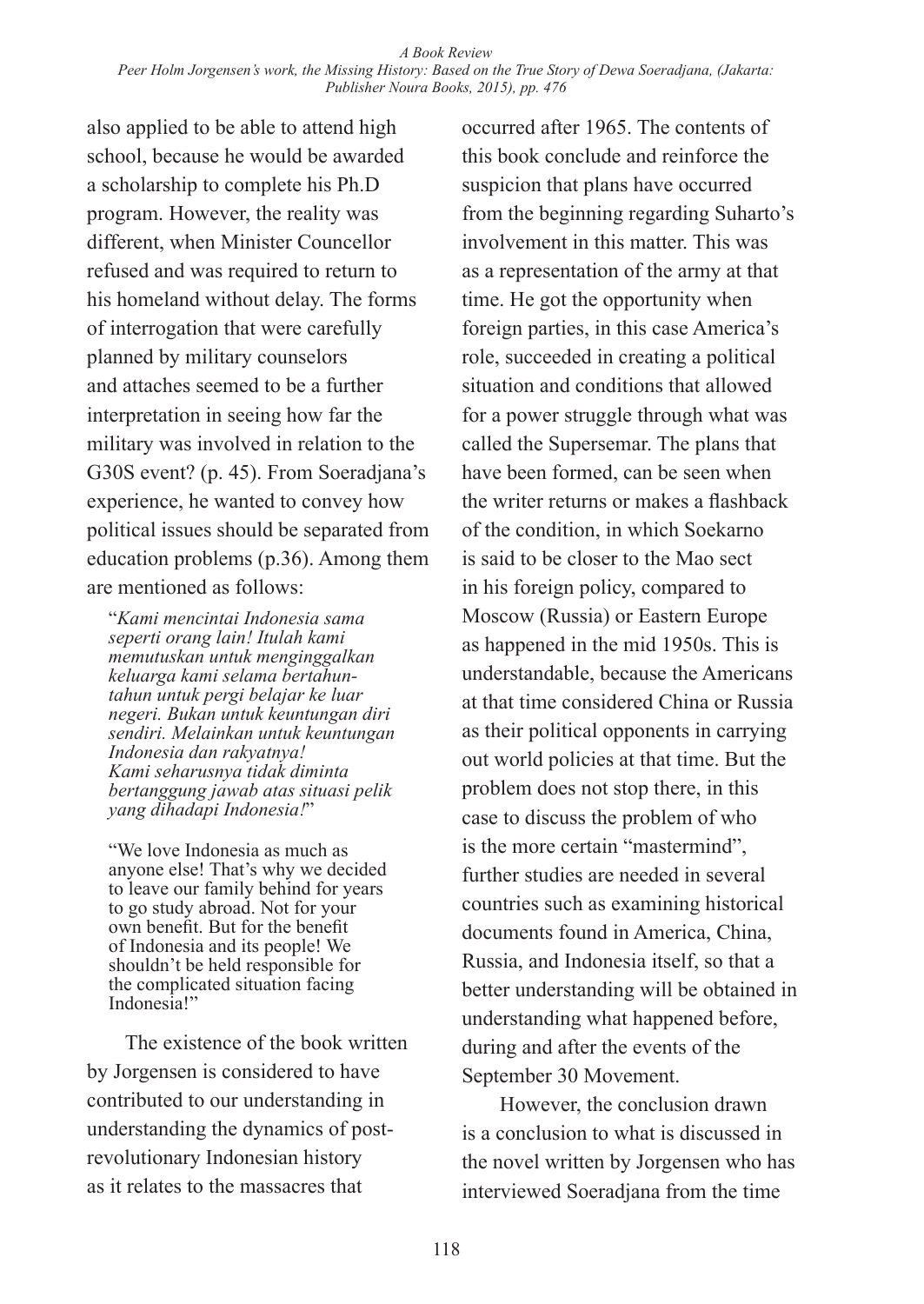he received his education in Slovenia Yugoslavia until he lived there with his family, so as to get a complete perspective on what he experienced while in the country. Therefore, what is conveyed in Jorgensen's book based on the interviews conducted, it is understandable the book is simplistic because the atmosphere of the era. The location of the character's experiences seem to support his interpretation and analysis about the historical events of post-revolutionary Indonesia from the opposite point of view of the interpretation developed in the New Order era. The New Order era has ended, and the Reformation era has begun, so various interpretations of history have ample space to be expressed based on transparency, so it is time to reveal the imbalances in the writing of contemporary Indonesian history, where the perpetrators are partly still alive.

Therefore, the existence of a different era atmosphere and providing space to convey different perspectives to the public, is expected to be able to fill in the vacuum of history that occurred which is considered as the Missing History. Therefore, although the contents of this book reinforce the allegations of Suharto's involvement, the army, supported by the Americans on the one hand, seems to strengthen the perspectives or views of the opposing groups towards what happened. However, in-depth studies and discussions from other sides of the controversy are still needed, so that the present and future generations have a treasure trove of homeland history, namely the history of Indonesia that is comprehensive.[]

#### **References**

- Abdullah, Taufik and A. B. Lapian, 2012. *Indonesia dalam Arus Sejarah*, Jilid VII tentang Pascarevolusi. Jakarta: PT Ikhtiar Baru van Hoeve.
- Abdullah, Taufik. Sukri Abdurrachman and Restu Gunawan (eds.), 2012a. *Malam Bencana 1965 dalam Belitan Krisis Nasional*. Jilid I dan II. Jakarta: Yayasan Pustaka Obor Indonesia.
- Abdullah, Taufik. Sukri Abdurrachman and Restu Gunawan (eds.), 2012b. *Malam Bencana 1965 dalam Belitan Krisis Nasional*. Jilid II. Jakarta: Yayasan Pustaka Obor Indonesia.
- Ardhana, I Ketut. 1985. *Perkembangan Muhammadiyah di Bali, 1934—1968*. Yogyakarta: Jurusan Sejarah Fakultas Sastra dan Kebudayaan-Universitas Gajah Mada.
- Ardhana, I Ketut. 2000. *Nusa Tenggara nach Einrichtung der Kolonialherrschaft. 1915 bis 1950*. Passau: Richard Rothe.
- Ardhana, I Ketut and A. A. Bagus Wirawan, 2012. "'Neraka Dunia' di Pulau Dewata". khususnya bab IX, in Taufik Abdullah, Restu Gunawan, Sukri Abdurrachman (eds.).